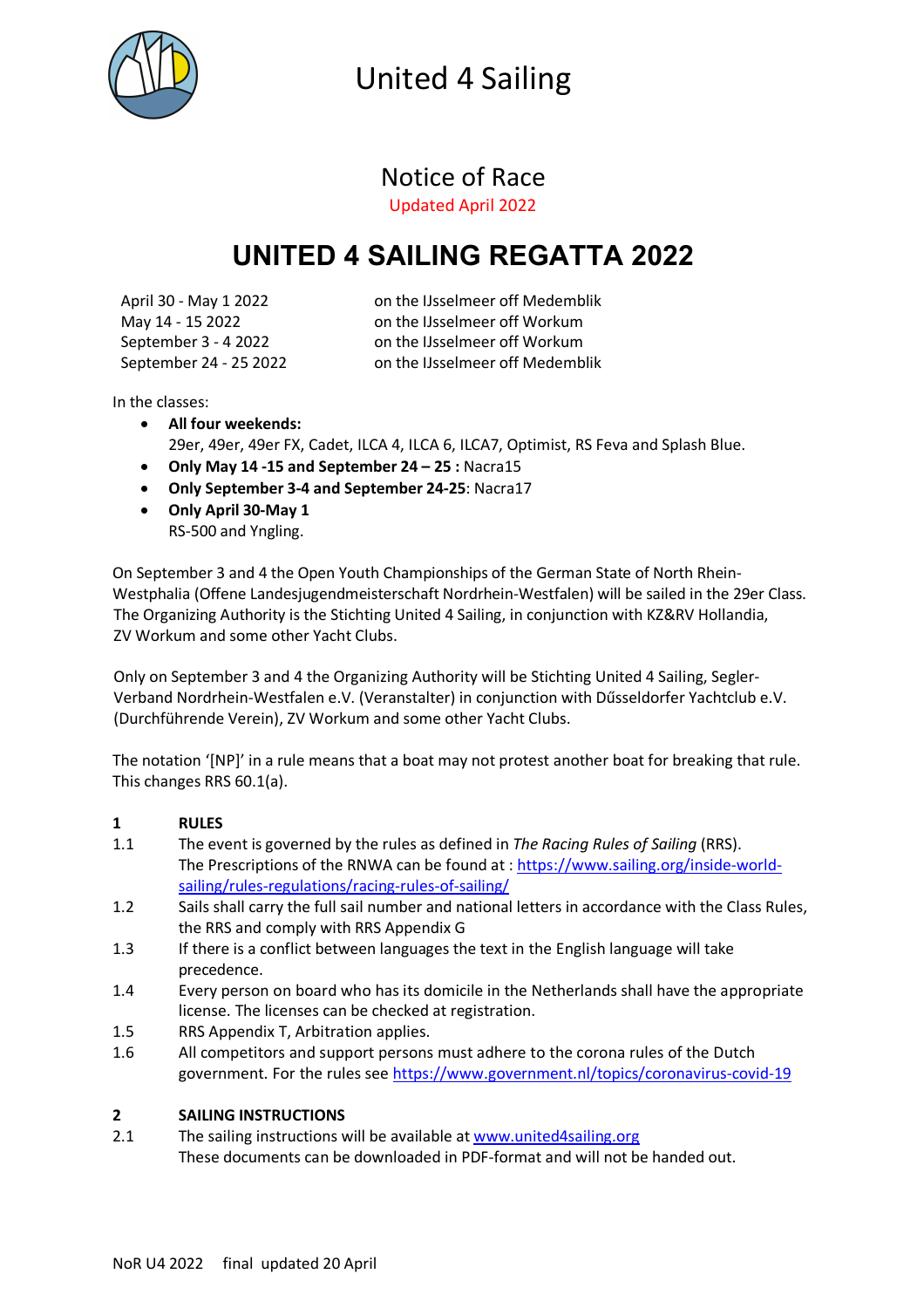

#### **3 COMMUNICATION**

3.1 The online official notice board is located at www.united4sailing.org/noticeboard

3.2 [DP] From the first warning signal until the end of the last race of the day, except in an emergency, a boat shall not make voice or data transmissions and shall not receive voice or data communication that is not available to all boats.

#### **4 ELIGIBILITY AND ENTRY**

- 4.1 The event is open to all in the preamble mentioned classes .
- 4.2 Competitors in classes with an age limit shall show a proof of their birth date (e.g. passport) on request of the organising authority or the protest committee.
- 4.3 NP Only for the Dutch Optimist sailors: Dutch optimist sailors who have competed in at least 4 combi regattas in the Optimist Junior and/ or Benjamin Class are eligible to entry.
- 4.4 Eligible boats shall only enter by completing the entry procedure on the U4 website www.united4sailing.org.
- 4.5 To be considered an entry in the event, a boat shall complete all registration requirements and pay all fees.
- 4.6 By entering minors under 18 years of age declare that their Parent/Guardian agree with their entry.
- 4.7 Online entry for all classes is open from **March 21 0:01 hrs.** and closes on **the Wednesday 10 days before each weekend 23:59 hrs.**
- 4.8 Competitors that have entered after the Wednesday 10 days before each weekend shall only be accepted after written approval of the OA and only for classes that have not reached their maximum number of allowed entries (see NOR 4.12). An extra fee of € 15.00 has to be paid.
- 4.9 Competitors can request a cancellation of their entry by sending the OA an email via the U4 website. In case such request is made before the Wednesday 10 days before each weekend 23:59 hrs. and is accepted by the OA, the entry fee will be reimbursed after deduction of an administrative fee of €15,00 After the Wednesday 10 days before each weekend 23:59 hrs no refunds will be given.
- 4.10 Competitors are responsible for the **correct information** they provide in the entry form. It is strongly recommended that competitors check their entry information once published on the U4 website (this is also the confirmation of their entry). Changes in the name, gender, sail number and/or national letters SHALL be made on the U4 website www.united4sailing.org. before **the Thursday before each weekend 23:59 hrs**.
- 4.11 In case less than 8 boats for a class have entered by the deadline of the Wednesday 10 days before each weekend 23:59 hrs. the regatta for that class **may** be cancelled. Such cancellation will be communicated through the U4 website www.united4sailing.org.
- 4.12 The following restrictions to the number of boats apply:

| Class             | Maximum number of competitors                       |
|-------------------|-----------------------------------------------------|
| Optimist          | 240 boats                                           |
| ILCA6, ILCA4      | 150 boats                                           |
| Splash Blue       | Max 75 boats in A class and max 75 boats in B class |
| All other classes | 75 boats                                            |

**For both events in Medemblik a total of 500 boats are allowed to enter the Regatta (first come first service system)**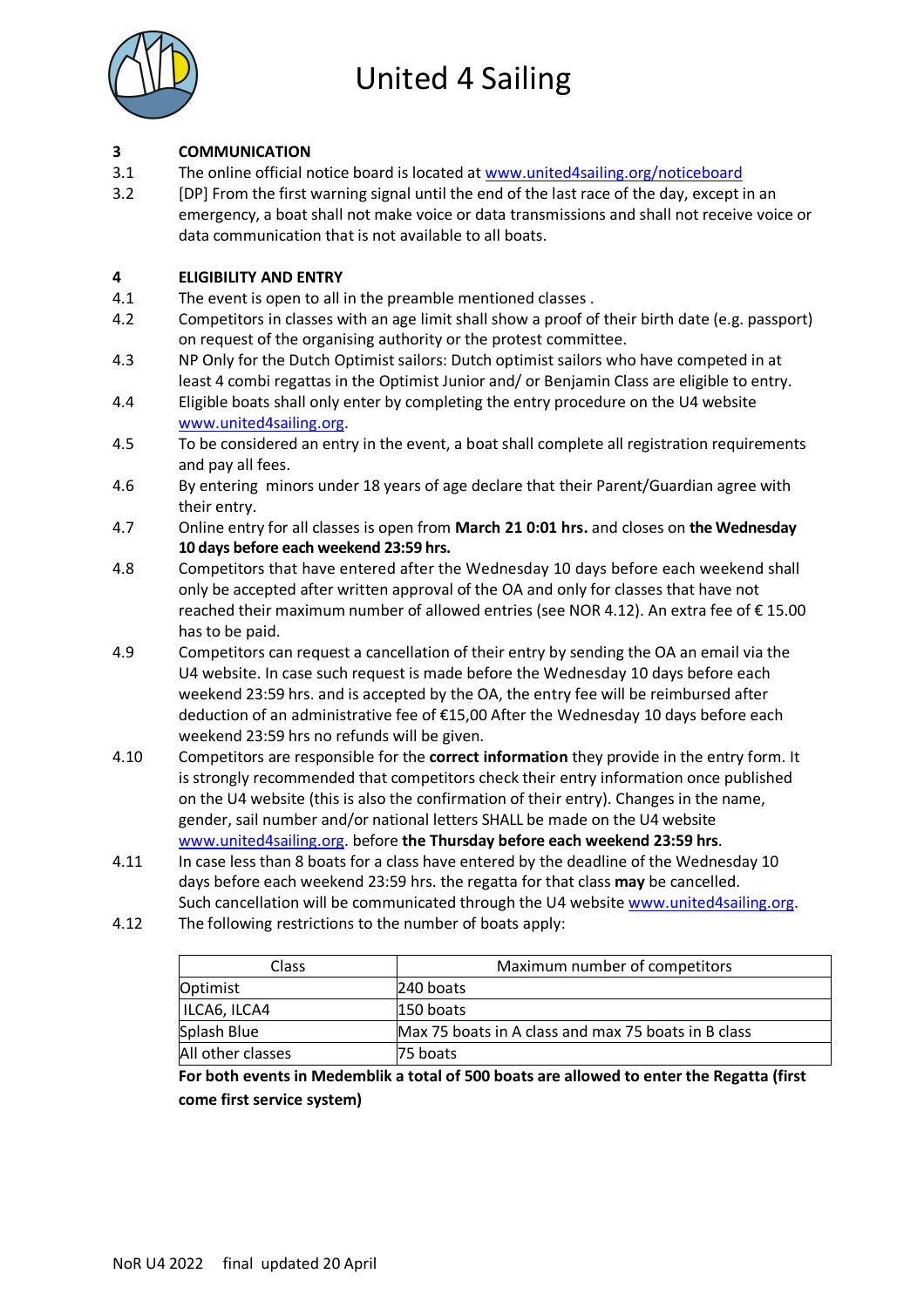

4.13 Sailors from the Russian Federation or Republic Belarus and/ or with the Russian or Belarus Nationality and/or sail under the Russian or the Belarus flag are not permitted to enter the 2022 United 4 Regatta.

#### **5 FEES**

5.1 Entry fees are as follows:

| ILCA4, ILCA6, ILCA7, Optimist and Splash Blue       | €70,00 each weekend  |
|-----------------------------------------------------|----------------------|
| 29er, 49er, 49erFX(open), Cadet, Nacra 15, Nacra17, | €90,00 each weekend  |
| RS-500 and RS Feva                                  |                      |
| Yngling                                             | €100,00 each weekend |
|                                                     |                      |

#### **6 SPARE**

#### **7 ADVERTISING**

7.1 Boats may be required to display advertising chosen and supplied by the Organizing Authority.

#### **8 QUALIFYING SERIES AND FINAL SERIES**

- 8.1 The Optimist Class will be split each day in starting groups. When less than 160 competitors have entered there will be two starting groups. When there are more competitors there will be three starting groups.
- 8.2 When more than 75 ILCA 6 and/ or ILCA 4 have entered, the fleet will be split into two starting groups.
- 8.3 When more than 40 29ers have entered, the fleet will be split into two starting groups.
- 8.4 The Splash Blue A and Splash Blue B class will start in one start.

#### **9 SCHEDULE**

- 9.1 There will be no onsite registration.<br>9.2 Dates of racing and number of races
- Dates of racing and number of races:

| Classes                                        | No. of scheduled races |        |
|------------------------------------------------|------------------------|--------|
|                                                | Saturday               | Sunday |
| Cadet, ILCA4, ILCA6, ILCA7, Optimist, RS Feva, |                        |        |
| Splash Blue and Yngling                        |                        |        |
| 29er, 49er, 49erFX(open), Nacra 15,            |                        |        |
| Nacra17 and RS-500                             |                        |        |

9.3 The scheduled time of the warning signal for the first race of the first class is on Saturday 11.25 hrs. and on Sunday 10.25 hrs. For 29er, 49er, 49erFX, Nacra 15, Nacra17 and RS-500 on Saturday 10.55 hrs. and on

Sunday 09.55 hrs.

9.4 On Sunday no warning signal will be made after 15.00 hrs. For 29er, 49er, 49erFX, Nacra 15, Nacra17 and RS-500 15.30 hrs.

#### **10 EQUIPMENT INSPECTION**

10.1 For classes where the Class Rules require a valid measurement certificate for racing, measurement certificates can be checked on request. In addition measurement and checks can be made at any time during the event

#### **11 SPARE**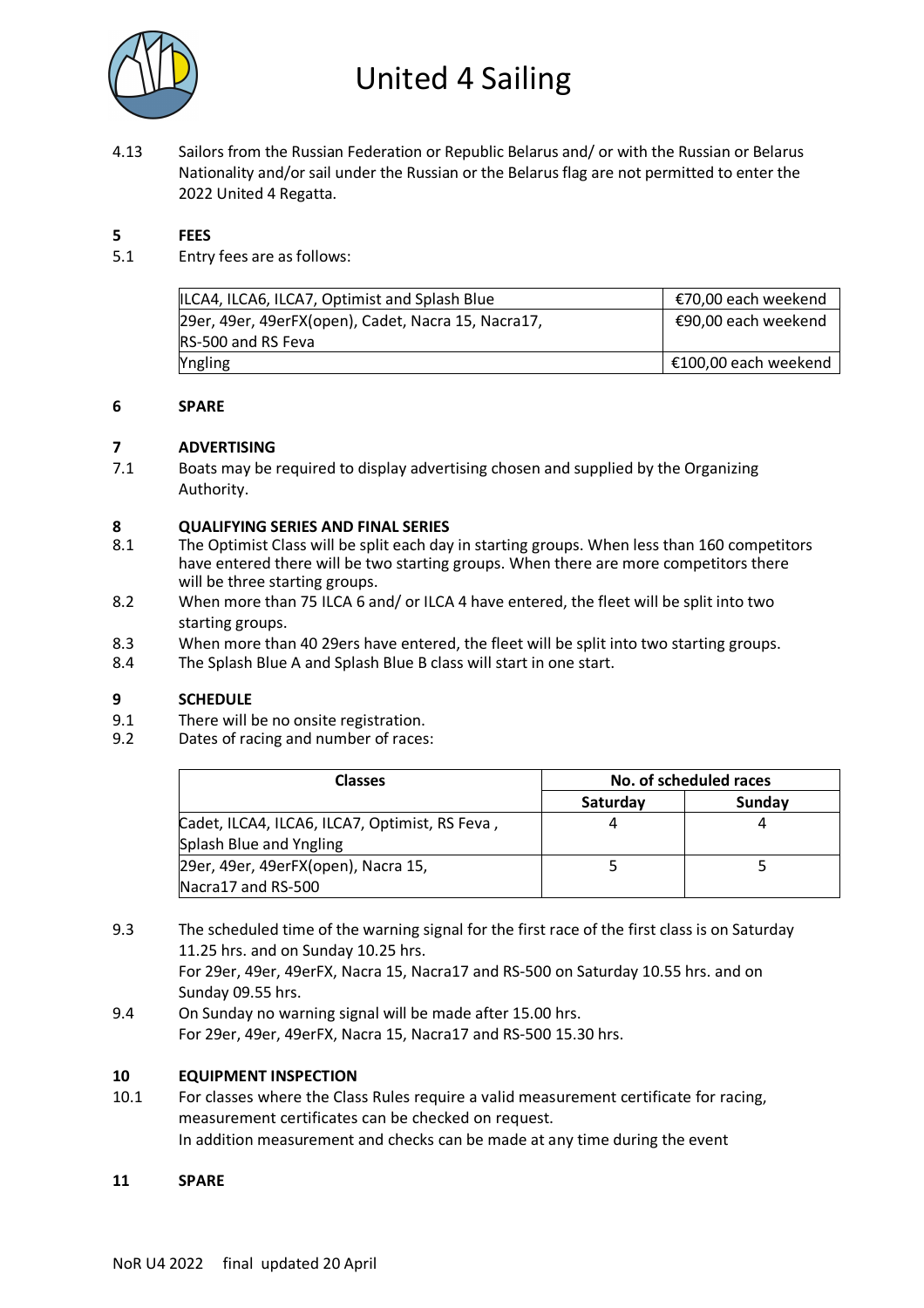

#### **12 VENUE**

12.1 The address of regatta office and the location of the venues are described in the menu information at the website www.united4sailing.org

#### **13 COURSES**

- 13.1 There will be 4 Course Areas.
- 13.2 In the Course Areas, trapezium-courses will be established with inner and outer loop or up and down wind courses.
- 13.3 The length of the course will be set to meet a target time for the first finishing boat in every race.

| <b>Classes</b>                                                                 | <b>Target time</b> |
|--------------------------------------------------------------------------------|--------------------|
| CadetILCA4, ILCA6, ILCA7, Optimist, Splash Blue, RS Feva and<br><b>Yngling</b> | 45-50 minutes      |
| 29er, 49er, 49erFX (open), Nacra 15, Nacra17 and RS-500                        | 30 minutes         |

#### **14 PENALTY SYSTEM**

- 14.1 RRS Appendix P will apply. Where in Appendix P is written event this must be understood as weekend series.
- 14.2 For the 29er, 49er, 49er FX, Nacra 15, Nacra17, RS-500, RS Feva, and Yngling class the Two-Turn Penalty is replaced by the One-Turn Penalty.

#### **15 SCORING**

#### 15.1 **Weekend Series**

While scoring the separate junior, ladies or other sub-classes, the scores of the normal results will be used.

When less than five races have been completed, a boat's series score will be the total of her race scores.

#### 15.2 **Overall score**

Each skipper is scored under his/her last sail number used in the overall series. When a skipper sailed with another sail number in the same class, scores are combined. For the overall score all sailed races count.

Discard is as follows: 1-4 sailed races no discard, 5,6,7,8 or 9 races: 1 discard, followed by one extra discard pro five sailed races.

RRS Appendix A9 is changed as follows:

A boat scored BFD, DNC, DNE, DNF, DNS, DSQ, NSC, OCS, RET, or UFD shall be scored one point more than the number of boats entered in the concerned weekends series, so points are the same as in the weekend series.

#### 15.3 **Scoring for the Youth Championships of the State of North Rhein-Westphalia (Offene Landesjugendmeisterschaft NRW)**

 The title of "North Rhein-Westphalia Youth State Champion (Landesmeister Nordrhein-Westfalen)" in the 29er class will be granted to the best team whose helmsman represents a club from NRW, on the condition that a minimum of 10 German boats have started at least one race, overall minimum 3 races have been completed, and out of the 10 boats 3 represented a club from NRW.